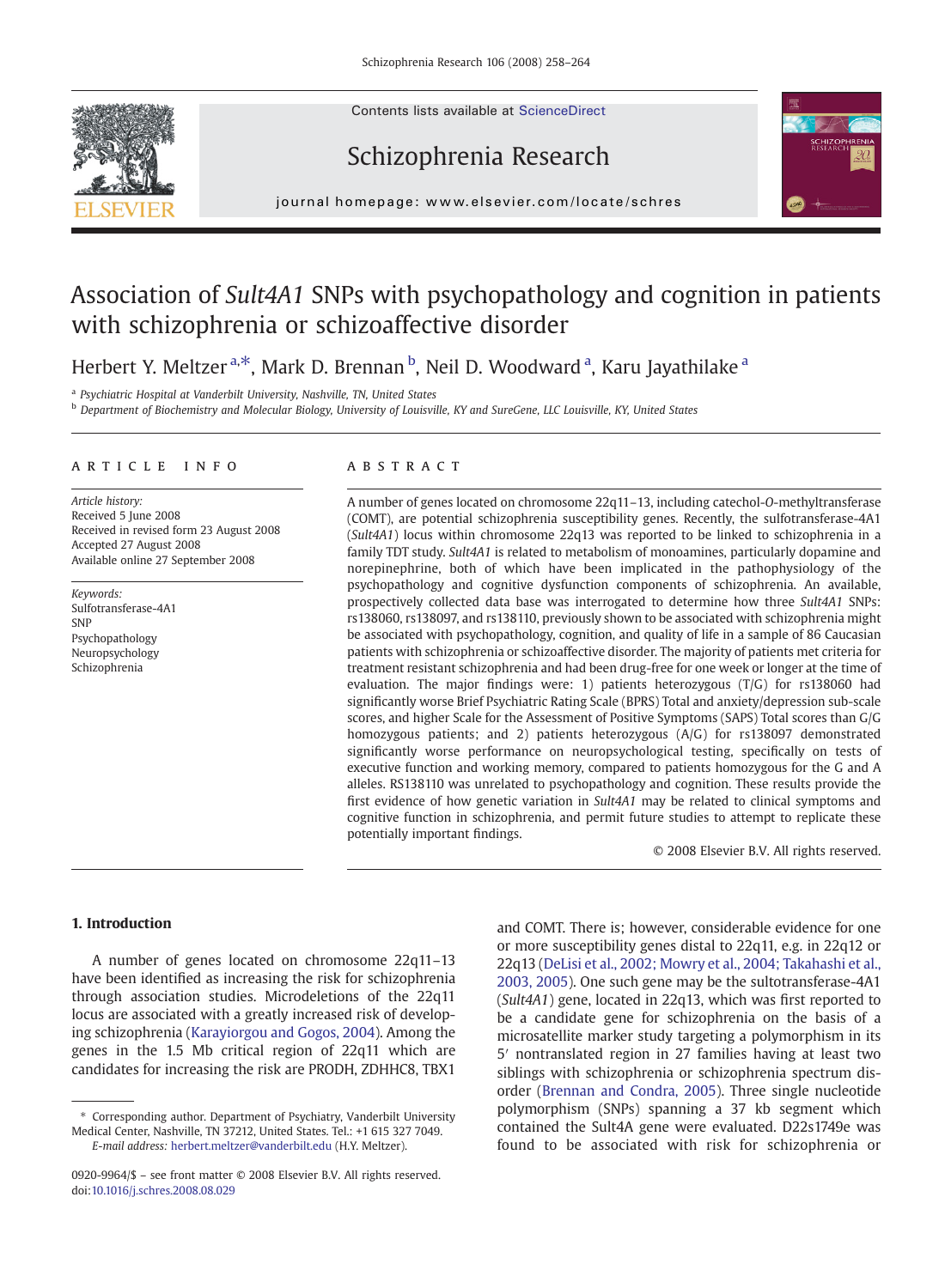schizophrenia spectrum disorder. Global chi-square analysis of haplotypes involving the single nucleotide polymorphisms (SNPs) (rs138060, rs138097 and rs138110) as well as D22s1749E showed significant transmission disequilibrium test (TDT) values. Subsequently, a more distal locus, centered at 61 cM, was also found to be associated with a broader disease definition which included schizotypal personality disorder ([Condra et al., 2007](#page-5-0)). It was concluded that at least two separable, but closely linked, loci within 22q13 may influence susceptibility to schizophrenia spectrum disorders.

Phenolsulfotransferases, which catalyze the formation of dopamine sulfate ([Goldstein et al., 2003\)](#page-5-0), have been implicated in schizophrenia, based upon two studies which found elevated levels of dopamine sulfate in the cerebrospinal fluid of patients with schizophrenia [\(van Kammen et al., 1986;](#page-6-0) [Risby et al., 1993\)](#page-6-0), and a correlation between dopamine sulfate levels and negative symptoms [\(Risby et al., 1993](#page-6-0)). There is, as yet, no clarification of the specific importance, if any, of Sult4A1 for specific symptoms of schizophrenia. Demonstrating a relationship between Sult4A1 SNPs and psychopathology or cognitive disturbance in patients with schizophrenia would add to the evidence of the importance of Sult4A1 for schizophrenia and suggest possible avenues by which its effects, if any, on brain monoamines and neurosteroids could be further investigated.

The Sult4A1 gene is highly conserved between species and shows no variation in the coding sequence in a sample of 118 ethnically diverse humans ([Hildebrandt et al., 2007\)](#page-5-0). Sult4A1 encodes a cytoplasmic sulfotransferase which is specific to the brain. It, and other members of the sulfotransferase superfamily, are involved in the sulfation and inactivation of neurotransmitters, including dopamine (DA) and norepineprhine, steroids (including neurosteroids), drugs and xenobiotics ([Yu et al., 1985; Falany et al., 2000; Sakakibara et al., 2002;](#page-6-0) [Liyou et al., 2003](#page-6-0)). Sulfotransferases have been implicated in the etiology of Alzheimer's disease ([Miyata et al., 2007;](#page-6-0) [Kimoto et al., 2001\)](#page-6-0).

This study retrospectively examined associations between three Sult4A1 SNPs and clinical symptoms, cognitive function, and quality of life in a sample of 86 Caucasian patients with schizophrenia.

# 2. Methods

### 2.1. Subjects

The subjects in this study included all Caucasian subjects for whom DNA was available from a larger group of patients with schizophrenia or schizoaffective disorder who participated in a comprehensive study of the biology of schizophrenia between 1986 and 1995 that was directed by the senior author (H.Y.M). All subjects provided written informed consent. The assessment of patients who participated in these studies has been described in detail elsewhere [\(Lee et al.,](#page-6-0) [1999; Hagger et al., 1993; Kenny and Meltzer, 1991; Wood](#page-6-0)[ward et al., 2007\)](#page-6-0). Briefly, diagnoses were established on the basis of structured interviews of the patient, examination of all available medical records, and confirmatory information from family members whenever possible. Diagnoses were a mixture of DSM-III-R or ICD-9 criteria but all have been updated to DSM-IV criteria by a research psychiatrist (H.Y.M). Exclusion criteria included history of learning disabilities, head trauma, stroke, or neurological illness, and active alcohol or drug abuse at the time they were assessed. Patients were assessed during inpatient admission and the majority of patients (67.4%) were medication free at the time, with 64% of subjects having undergone a minimum one day medication washout. With the exception of five patients, for whom medication status was unknown, the remaining subjects were receiving a typical APD, usually haloperidol. Clinical symptoms were rated on the Brief Psychiatric Rating Scale (BPRS: [Overall and Gorham, 1962\)](#page-6-0), Scale for Assessing Positive Symptoms (SAPS: [Andreasen, 1984\)](#page-5-0), Global Assessment of Function (GAF) from the DSM-IIIR, and Global Assessment Scale (GAS: [Endicott et al., 1976\)](#page-5-0). Social, occupational, and overall quality of life was assessed with the Heinrichs Quality of Life Scale (HQLS: [Heinrichs et al., 1984\)](#page-5-0). GAS and GAF data were unavailable for 6 subjects, 11 subjects were not rated on the SAPS, and the HQLS was completed on a subset of 66 patients. In addition, 49 subjects completed all or part of a neuropsychological assessment that included tests of attention, learning and memory, including working memory, and executive functions. The number of patients completing neuropsychological testing was lower because such testing was not initially part of the investigational protocol. A complete description of the tests included in the neuropsychological battery is included in a prior report ([Woodward](#page-6-0) [et al., 2007](#page-6-0)). Factor analysis of the neuropsychological battery revealed three factors that collectively accounted for 69% of the total variance and the minimum loading of any test on its respective factor was .58. The three factors were denoted: 1) Memory Function; 2) Attention and Verbal Fluency; and 3) Executive Function ([Woodward et al., 2007\)](#page-6-0). For the neuropsychological test data, the factor scores are reported as Zscores which were created by standardizing each test variable (mean=0,  $SD=1$ ) to a control sample that consisted of 26 subjects and averaging the standardized scores included in each factor [\(Woodward et al., 2007\)](#page-6-0). A global cognitive score was created by averaging the mean Z-scores of all neuropsychological variables and this served as the primary outcome measure for the neurocognitive analysis.

### 2.2. Genotyping

Forty-seven of the blood samples were collected and sent to the Clarke Institute of Psychiatry in Toronto, Ontario, Canada. Genomic DNA was extracted from white blood cells using the high-salt method ([Lahiri and Nurnberger, 1991](#page-6-0)). The DNA from the rest of the blood samples was extracted directly from fresh blood samples. Each subject's Sult4A1 genotype status was determined by the Vanderbilt University Human Genetics Core Laboratory using the TaqMan assay developed by Applied Biosystems. A large proportion of the samples were also genotyped at the University of Louisville as described in [Brennan and Condra \(2005\)](#page-5-0) with complete agreement between the two methods. For the TaqMan assay, the genomic sequence flanking the SNP was submitted to Applied Biosystems for development of an assay-by-design. Each unique TaqMan minor-grove-binding (MGB) allelespecific probe was labeled with either a 5′-FAM or a 5′VIC reporter dye. PCR amplifications of genomic DNA was performed in a 384-well plate in an ABI PRISM 7900. Allele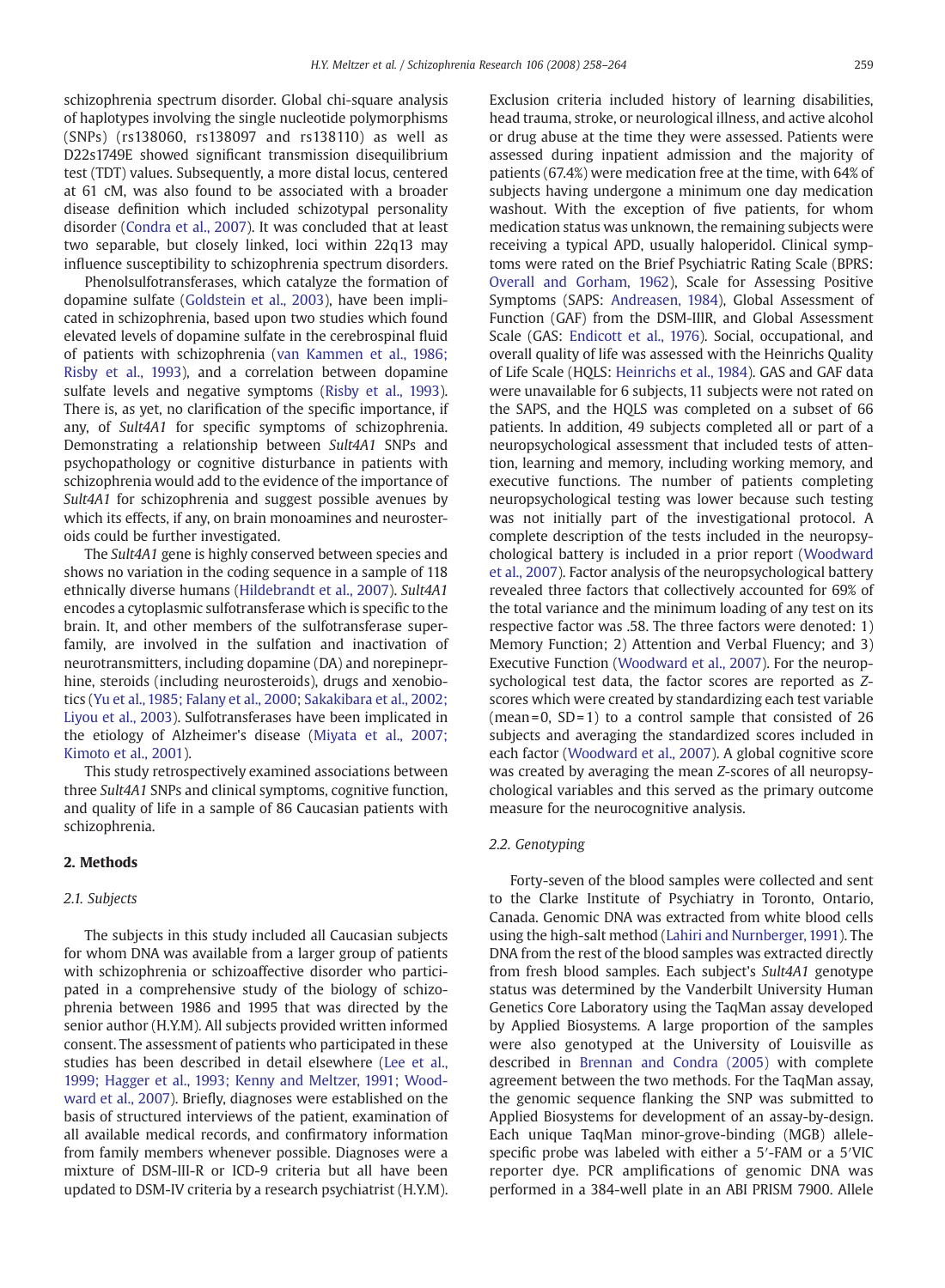discrimination of the PCR products was performed on an ABI Prism 7900HT Sequence Detections System by use of Sequence Detector Software (SDS), version 2.2. Standard genotype calling was converted by a customized spreadsheet. In cases where a reaction failed  $($ <2% of total), a second reaction was carried out to resolve discrepancies.

# 2.3. Statistical analysis

The primary dependent variables were the BPRS Total score, HQLS Total score, and Global Cognitive Summary measure. Each of these variables was examined with univariate ANOVAs to determine if genotype was a predictor. In cases when the assumption of equality of variances was violated, based on a significant Levene's test at alpha<.05, the groups were compared using the Welch test. Significant main effects of group at alpha =.05 were followed up with post-hoc pairwise contrasts to determine the source of the genotype differences. When necessary, significant group differences were confirmed after controlling for potential demographic differences in age, gender, education, age at illness onset, medication status, and treatment resistance status between genotype groups. Secondary dependent variables for psychopathology and cognition included the BPRS sub-scales, SAPS total score, GAS, and GAF, and individual cognitive domains and tests, respectively. Group differences on secondary dependent variables for psychopathology and cognition were only examined in cases where a main effect of genotype was observed on the respective primary dependent variable (BPRS Total or Global Cognitive Summary score).

# 3. Results

Demographic data for the whole sample and genotype sub-groups are presented in Table 1. A trend towards a significant relationship between the Global Cognitive Summary and HQLS was noted ( $r = 0.30$ ,  $p < 0.09$ ); although this was not the focus of the study and global cognition and HQLS scores were available for only 35 subjects. Each SNP did not differ from Hardy–Weinberg equilibrium (rs138060: Chi-

#### Table 1

Patient demographics\*

squared  $p<.99$ ; rs138097: Chi-squared  $p<.84$ ; rs138110: Chi-squared  $p < .94$ ). The three SNPs were chosen because they define the four common haplotypes in the gene for Caucasians. The frequencies observed the rs138060– rs138097–rs138110 haplotypes in this sample were: TAT 0.33; GGT 0.27; GGC 0.20; TGC 0.20 as determined by the program Haploview. The frequencies of the genotypes and haplotypes for the three SNPs for this sample of Caucasian patients were not significantly different from that of the Caucasian probands with schizophrenia spectrum disorder studied by [Brennan and Condra \(2005\).](#page-5-0) There were few significant demographic differences between genotype groups for each SNP. Patients homozygous for the T allele of rs138060 were significantly younger than G homozygous and heterozygous patients  $(F(2,83)=3.08, p<0.05)$ ; and patients homozygous for the G allele of rs138060 had a significantly later onset age than both T homozygous and heterozygous patients  $(F(2,83) = 3.95, p < .03)$ . There were no significant differences between genotypes for rs138097 and rs138110.

# 3.1. Sult4A1 SNP associations with psychopathology and quality of life

Mean values stratified by genotype for the BPRS total, positive, withdrawal–retardation (negative symptoms), and anxiety/depression sub-scales, SAPS total, GAS, GAF, and HQLS are presented in [Table 2.](#page-3-0)

# 3.1.1. RS138060

One-way ANOVAs revealed a main effect of genotype on the BPRS Total score  $(F(2,83) = 3.10, p < 0.05)$ . In addition, group effects were also observed on the secondary psychopathology variables BPRS Anxiety/Depression sub-scale (F(2,81) = 3.89,  $p$ <0.03) and SAPS Total score ( $F(2.72)$  = 4.80,  $p$ <0.01). Post-hoc pairwise contrasts revealed that T/G patients demonstrated higher BPRS Total scores ( $p<0.02$ ), BPRS Anxiety/Depression sub-scale ( $p<0.007$ ) and higher SAPS Total scores ( $p<0.01$ ) than G/G patients. Adding age and age of onset as covariates had minimal effect on the results. The main effect of genotype remained significant at the trend level for BPRS Total

|                                      | Sult4A1 genotype |                       |           |                 |           |           |           |                       |             |           |  |
|--------------------------------------|------------------|-----------------------|-----------|-----------------|-----------|-----------|-----------|-----------------------|-------------|-----------|--|
|                                      | Total<br>sample  | rs138060 <sup>C</sup> |           |                 | rs138097  |           |           | rs138110 <sup>D</sup> |             |           |  |
|                                      |                  | T/T                   | T/G       | G/G             | A/A       | A/G       | G/G       | T/T                   | T/C         | C/C       |  |
| No. of subjects                      | 86               | 24                    | 42        | 18              | 10        | 35        | 41        | 28                    | 43          | 14        |  |
| Age                                  | 32.9(8.9)        | 29.6 $(8.4)^E$        | 34.1(7.6) | 35.6(10.5)      | 30.1(9.3) | 31.9(8.4) | 34.5(9.0) | 31.2(7.8)             | 33.8 (10.0) | 32.6(7.7) |  |
| Education <sup>A</sup>               | 12.3(1.8)        | 12.5(1.6)             | 12.4(1.8) | 11.7(1.9)       | 12.6(1.4) | 12.3(1.8) | 12.3(2.0) | 12.2(1.5)             | 12.4(1.9)   | 12.2(2.3) |  |
| Onset age                            | 20.4(5.6)        | 19.2(3.2)             | 19.9(4.1) | $23.6(9.2)^{F}$ | 18.8(3.2) | 20.2(4.1) | 21.0(7.0) | 20.4(5.4)             | 21.0(6.3)   | 18.6(3.1) |  |
| Duration of illness                  | 12.5(7.6)        | 10.4(8.0)             | 14.3(7.8) | 12.0(6.2)       | 11.3(9.3) | 11.8(7.6) | 13.5(7.3) | 11.4(7.2)             | 12.9(8.1)   | 13.9(7.6) |  |
| No. of hospitalizations <sup>B</sup> | 6.9(6.4)         | 5.8(6.1)              | 8.2(7.3)  | 5.2(3.2)        | 7.8(7.2)  | 6.0(6.5)  | 7.3(6.1)  | 6.3(5.6)              | 7.0(7.2)    | 7.4(5.8)  |  |
| Treatment resistant (%)              | 79.1             | 75.0                  | 81.0      | 83.3            | 80.0      | 80.0      | 78.0      | 78.6                  | 81.4        | 71.4      |  |
| Gender (% male)                      | 70.9             | 66.7                  | 73.8      | 72.2            | 70.0      | 65.7      | 75.6      | 71.4                  | 67.4        | 85.7      |  |
| Unmedicated (%)                      | 67.4             | 66.7                  | 66.7      | 72.2            | 60.0      | 80.0      | 63.4      | 67.9                  | 67.4        | 71.4      |  |

⁎ Mean (SD).

A Unavailable for 10 subjects.

<sup>B</sup>Unavailable for 5 subjects.

<sup>C</sup>Genotype not available for 2 subjects.

<sup>D</sup>Genotype unavailable for 1 subject.

<sup>E</sup>Main effect of age (F(2,83)=3.08, p<.053: T/T<T/G (p<.05); T/T<G/G (p<.03).

FMain effect of onset age (F(2,83)=3.95, p<.03: G/G>T/T (p<.02; G/G>T/G (p<.02).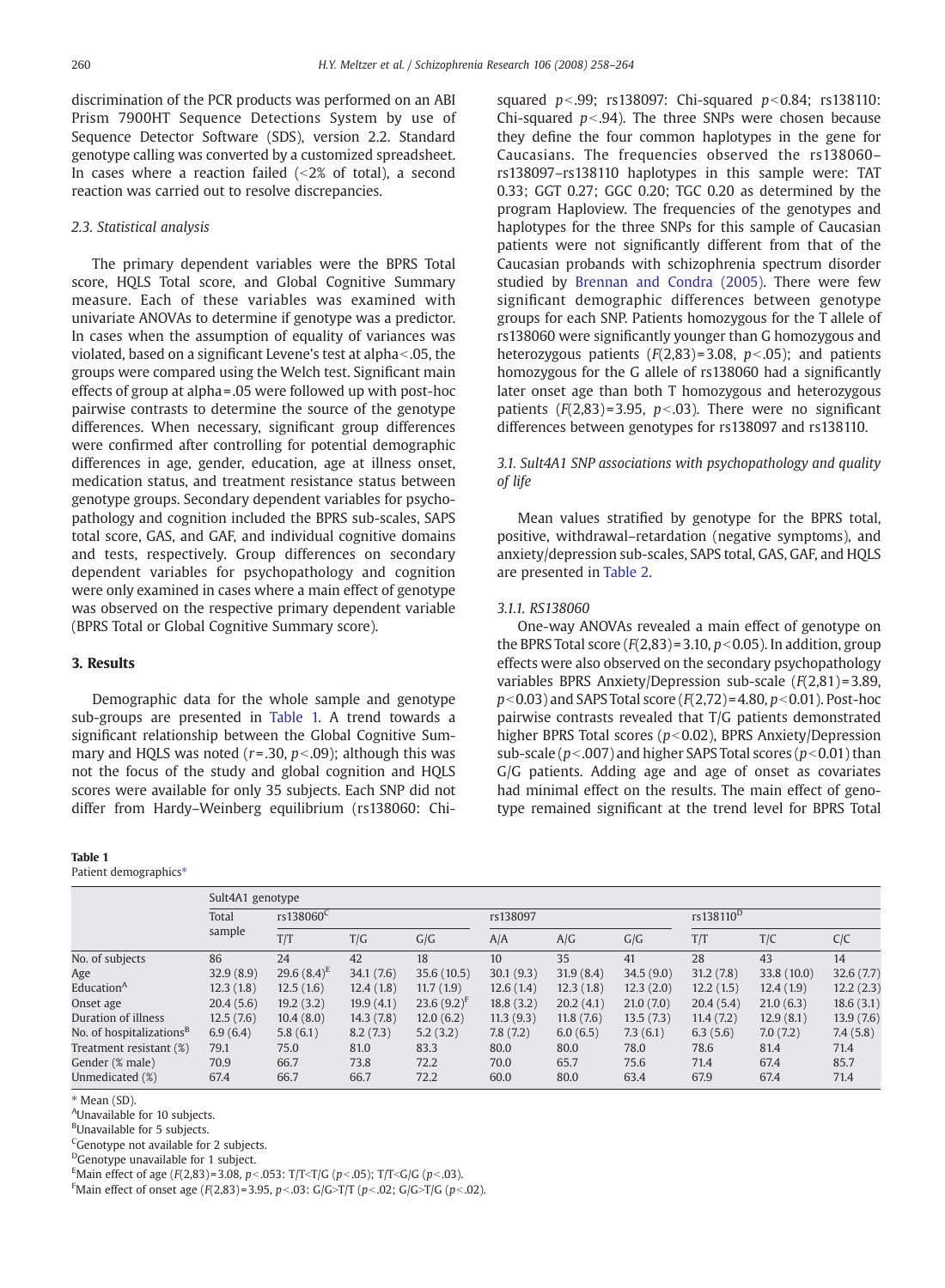#### <span id="page-3-0"></span>Table 2

Sult4A1 SNPs, psychopathology and quality of life in schizophrenia<sup>a</sup>

|                                  | Sult4A1 genotype |             |             |             |                  |             |             |             |            |             |  |
|----------------------------------|------------------|-------------|-------------|-------------|------------------|-------------|-------------|-------------|------------|-------------|--|
|                                  | Total<br>sample  | rs138060    |             |             | rs138097         |             |             | rs138110    |            |             |  |
|                                  |                  | T/T         | T/G         | G/G         | A/A              | A/G         | G/G         | T/T         | T/C        | C/C         |  |
| No. of subjects                  | 86               | 24          | 42          | 18          | 10 <sup>10</sup> | 35          | 41          | 28          | 43         | 14          |  |
| BPRS total <b>b</b>              | 31.0(14.0)       | 30.3(15.4)  | 34.2 (13.1) | 24.6 (12.8) | 30.1(11.5)       | 34.0 (14.0) | 28.6(14.5)  | 31.4(11.9)  | 31.6(15.0) | 27.8 (15.8) |  |
| <b>BPRS Positive Sub-scale</b>   | 11.1(5.8)        | 10.0(6.8)   | 12.2(5.4)   | 10.4(5.1)   | 10.9(7.0)        | 12.3(5.1)   | 10.2(6.0)   | 11.7(5.6)   | 11.7(5.6)  | 8.0(6.2)    |  |
| <b>BPRS Negative Sub-scale</b>   | 4.4(3.2)         | 5.1(3.7)    | 4.4(3.0)    | 3.7(3.0)    | 4.8(2.1)         | 4.4(2.6)    | 4.3(3.9)    | 4.5(2.3)    | 4.4(3.1)   | 4.1(5.0)    |  |
| BPRS Anxiety/depression <b>b</b> | 5.6(3.9)         | 5.6(3.6)    | 6.5(4.1)    | 3.5(2.9)    | 6.0(2.0)         | 6.2(4.0)    | 5.0(4.1)    | 5.3(3.2)    | 5.9(4.1)   | 5.2(4.3)    |  |
| SAPS-total <b>b</b>              | 7.9(4.4)         | 6.8(5.1)    | 9.5(3.9)    | 6.1(3.6)    | 6.7(5.6)         | 9.5(3.9)    | 6.7(4.2)    | 8.3(4.5)    | 8.5(4.2)   | 4.8(4.0)    |  |
| GAS                              | 33.6 (10.8)      | 33.4 (11.0) | 32.6(9.3)   | 34.7 (12.9) | 33.3(10.4)       | 33.5(10.0)  | 33.8 (11.9) | 33.9(10.2)  | 32.5(11.0) | 36.2(11.8)  |  |
| GAF                              | 33.6 (10.8)      | 33.4 (11.5) | 32.6(9.3)   | 34.7 (12.9) | 33.3(10.4)       | 33.5(10.0)  | 33.8 (11.9) | 33.9(10.2)  | 32.5(11.0) | 36.2(11.8)  |  |
| HQLS-total                       | 41.4(20.4)       | 41.2(17.8)  | 36.8(18.1)  | 52.6(26.2)  | 43.8(18.3)       | 36.9(15.1)  | 45.2(25.1)  | 38.9 (20.4) | 42.4(15.6) | 44.0 (31.2) |  |

<sup>a</sup> Mean (SD).

**b** Main effect of rs138060 genotype ( $p$ <.05). See text for additional details.

score  $(F(2,79)=2.88, p<0.06)$  and the pairwise contrast between G allele homozygous and T/G heterozygous patients remained significant ( $p<0.02$ ). The results for the BPRS Anxiety/Depression sub-scale were unchanged. Similarly, the main effect of genotype on SAPS total scores remained significant ( $F(2.68) = 4.15, p < 0.02$ ) as did the pairwise contrast between G/G and T/G patients ( $p<0.008$ ).

# 3.1.2. RS138097

No effect of genotype was observed in the primary psychopathology measures (BPRS Total score) or HQLS.

### 3.1.3. RS138110

No effect of genotype was observed in the primary psychopathology measures (BPRS Total score) or HQLS.

# 3.2. Sult4A1 SNP associations with cognition

As summarized in Table 3, rs138097 genotype showed extensive significant associations with cognition. A main effect of rs138097 genotype was observed on the Global Cognitive Summary score  $(F(2,42)=3.74, p<0.01)$  and the executive function domain  $(F(2,42)=5.71, p<0.01)$ . For the Global Cognitive Summary score, A allele and G allele homozygous patients demonstrated superior scores compared to A/G heterozygous patients  $(p<0.02$  and  $p<0.01$ , respectively). Additionally, A and G allele homozygous patients performed better on the executive function domain compared to heterozygous patients ( $p$ <.01 and  $p$ <.01). The genotype effects observed on the Global Cognitive Summary score and executive function domain remained significant after adding age, age at illness onset, sex, education, and medication status as covariates to the model  $(F(2,27)=4.77$ ,  $p<0.02$ ; and  $F(2,27) = 3.87$ ,  $p<0.04$ ; respectively). Similarly, the post-hoc contrasts confirmed that G homozygous patients demonstrated superior Global Cognitive Summary and executive function domain scores than A/G heterozygous patients  $(p<.005$  and  $p<.02$ , respectively). The contrasts comparing A allele homozygous patients to A/G heterozygous patients did not remain significant; however, this was due to the fact that years of education were unavailable for two patients in the A allele homozygous group leaving only four subjects in this

#### Table 3

rs138097 genotype and cognitive function in schizophrenia<sup>\*</sup>

| Cognitive domain                   | Total         | rs138097      |               |               | Summary statistics |      |                        |  |
|------------------------------------|---------------|---------------|---------------|---------------|--------------------|------|------------------------|--|
|                                    | sample        | A/A<br>A/G    |               | G/G           | F                  | p    | Contrasts <sup>A</sup> |  |
| No. of subjects                    | 49            | 6             | 21            | 22            |                    |      |                        |  |
| Cognitive domain Z-scores          |               |               |               |               |                    |      |                        |  |
| Global Cognitive Summary score     | $-1.35(.96)$  | $-0.74$ (.34) | $-1.84(.98)$  | $-1.10$ (.86) | $F(2,40) = 4.85$   | .01  | $A/A$ and $G/G > A/C$  |  |
| <b>Memory Function</b>             | $-1.48(1.18)$ | $-.93(.78)$   | $-1.97(1.01)$ | $-1.22(1.27)$ | $F(2,40) = 2.72$   | .08  | G/G > A/G              |  |
| Attention and Verbal Fluency       | $-1.24(.88)$  | $-.85(.78)$   | $-1.54(1.00)$ | $-1.08(.74)$  | $F(2,40) = 1.96$   | .15  |                        |  |
| <b>Executive Function</b>          | $-1.26(1.48)$ | $-.16(1.10)$  | $-2.07(1.41)$ | $-.87(1.31)$  | $F(2,40) = 5.71$   | .007 | $A/A$ and $G/G > A/C$  |  |
| Neuropsychological test raw scores |               |               |               |               |                    |      |                        |  |
| <b>ACTT</b>                        | 27.3(8.6)     | 34.0(4.5)     | 22.3(7.1)     | 30.3(8.3)     | $F(2,46) = 8.79$   | .001 | $A/A$ and $G/G > A/C$  |  |
| <b>BSRT</b> immediate recall       | 7.9(2.3)      | 9.3(1.4)      | 7.1(2.1)      | 8.3(2.4)      | $F(2,46) = 3.14$   | .05  | A/A > A/G              |  |
| <b>BSRT</b> delayed recall         | 6.7(3.1)      | 6.5(2.8)      | 6.1(3.1)      | 7.3(3.2)      | $F(2,46) = 0.71$   | .50  |                        |  |
| COWAT                              | 32.7(13.1)    | 37.2(11.5)    | 28.3(13.7)    | 35.6(12.3)    | $F(2,45) = 2.11$   | .13  |                        |  |
| <b>CIGT</b>                        | 43.4 (14.3)   | 45.2(11.5)    | 38.9(14.3)    | 47.0 (14.4)   | $F(2,45) = 1.78$   | .18  |                        |  |
| <b>WAIS-R DSST</b>                 | 6.5(2.2)      | 8.5(2.6)      | 6.1(2.1)      | 6.6(2.0)      | $F(2,46) = 3.05$   | .06  | A/A > A/G              |  |
| WCST categories completed          | 3.2(2.5)      | 4.8(2.4)      | 2.3(2.3)      | 3.7(2.3)      | $F(2,46) = 3.56$   | .04  | A/A > A/G              |  |
| WCST perseverative errors          | 20.8(14.0)    | 11.5(5.2)     | 26.4(14.8)    | 18.1(13.0)    | $F(2,46) = 3.81$   | .03  | $A/A$ and $G/G > A/C$  |  |
| WISC-R mazes subtest               | 7.2(3.6)      | 8.2(1.3)      | 6.5(3.7)      | 7.7(4.0)      | $F(2,45) = 0.76$   | .47  |                        |  |

⁎Mean (SD).

 $A_p < 0.5$ .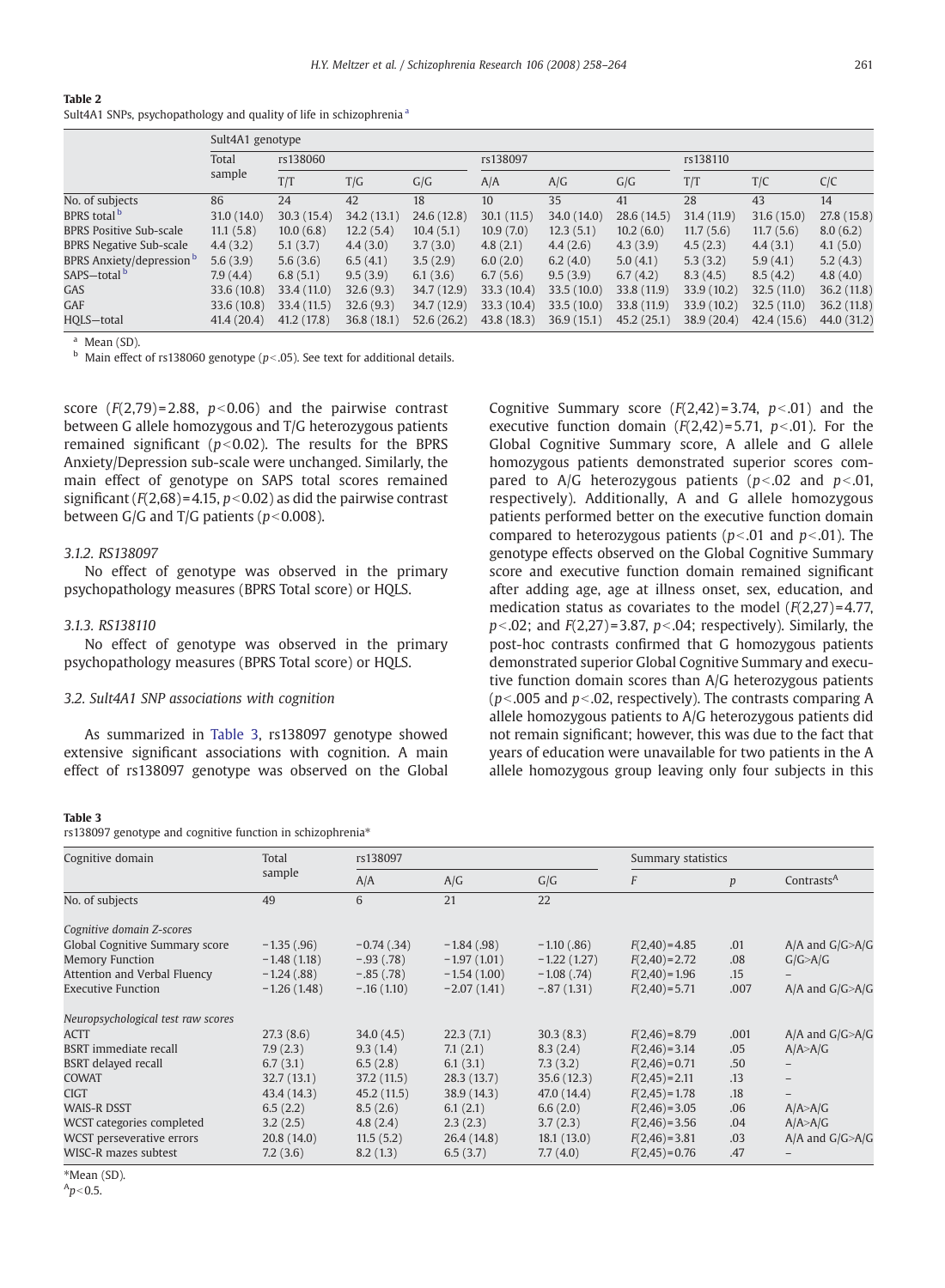

Fig. 1. Proportion of variance (eta-squared) in cognitive function explained by Sult4A1 genotype in patients with schizophrenia.

group for the ANCOVA analysis. The proportion of variance explained by each SNP (i.e. eta-squared) for the Global Cognitive Summary scores and individual domains is presented in Fig. 1. In general, rs138097 genotype accounted for 9–22% of the variance in cognitive function, whereas rs138060 and rs138110 accounted for less than 5% for any given cognitive domain. With respect to specific neuropsychological measures, significant genotype effects were observed on ACTT, WCST categories, and WCST perseverative errors at the  $p<0.05$ significance level. In each case, post-hoc pairwise contrasts revealed poorer performance in the rs138097 A/G genotype group compared to A and G allele homozygous groups (see [Table 3](#page-3-0) for the Global Cognitive Summary, domain, and individual test scores along with summary statistics for rs138097). No effect of rs138060 or rs138110 genotype was observed on the Global Cognitive Summary measure.

# 4. Discussion

The major findings of this study were that: 1) patients heterozygous (TG) for rs138060 had significantly worse clinical symptoms of schizophrenia, including overall symptomatology, positive symptoms, and anxiety and depression; and 2) patients heterozygous (AG) for rs138097 demonstrated significantly worse performance on neuropsychological testing, particularly on tests of executive function and working memory. Thus, the primary outcome measures for psychopathology, BPRS Total, and neurocognitive testing, the Global Cognitive Summary score, were found to be associated with specific Sult4A1 SNPs. There were no relationships between rs138110 genotypes and psychopathology, and no indication that rs138060 and rs138110 were related to cognition in this sample of patients. The amount of variance explained by rs138097 genotype ranged from 9–22%, placing it among the largest SNP effects identified to date.

These three SNPs were chosen because they capture most of the common allelic variation in this gene ([Brennan and](#page-5-0) [Condra, 2005; Condra et al., 2007;](#page-5-0) M. Brennan, unpublished data). There are no data yet as to whether rs138060 and rs138097 are functional SNPs, but as they are intronic, it is

unlikely that they are. [Hildebrandt et al. \(2007\)](#page-5-0) found no variants in the coding region of this gene, not even synonymous variants; further, the intronic SNP variation in Sult4A1 was significantly lower than that of most human genes, including other sulfotransferase genes. These authors suggested that decreased formation of protein or variations in how sulfotransferase interact with the cellular environment is the most likely basis for any phenotypic variation.

The finding that one SNP, rs138060, was related mainly to a spectrum of psychopathology and a second SNP, rs138097, was related to cognition, suggests that these intronic SNPS successfully tag different allelic variants of Sult4A1. Interestingly, the rs133097 heterozygotes, who have the poorest cognition, are highly enriched for the 213 nt allele of D22s1749E, which is preferentially transmitted to schizophrenic offspring by TDT [\(Brennan and Condra, 2005;](#page-5-0) M. Brennan unpublished).

Any number of mechanisms may underlie the observed findings. Variation in expression levels might affect dopamine or norepinephrine disposition, or components of the mechanisms relating to the magnitude and termination of dopamine and norepineprhine receptor stimulation, perhaps relating to the reported cell-type specific expression of the Sult4A1 mRNA in CNS ([Falany et al., 2000; Liyou et al., 2003\)](#page-5-0). Both dopamine and norepinephrine are strongly implicated in psychosis, mood, and anxiety regulation, and cognition in schizophrenia as well as other psychiatric conditions. The Sult4A1 protein presumably plays a major role in modulating catecholamine levels, either through sulfation or via novel pathways ([Allali-Hassani et al., 2007\)](#page-5-0). As noted in the Introduction, dopamine sulfate has been studied in the CSF of patients with schizophrenia and has been related to negative symptoms ([Risby et al., 1993\)](#page-6-0) and brain atrophy [\(van Kammen et al., 1986\)](#page-6-0). However, current evidence suggests that another form of sulfotransferase, rather than Sult4A1, is involved in the sulfation reaction [\(Onasch et al.,](#page-6-0) [2000](#page-6-0)). Rather, Sult4A1 has been suggested to be related to intracellular trafficking of DA receptors.

A significant feature of the results reported here is that the heterozygotes for rs138060 (T/G) were found to have greater levels of psychopathology (higher BPRS Total Anxiety/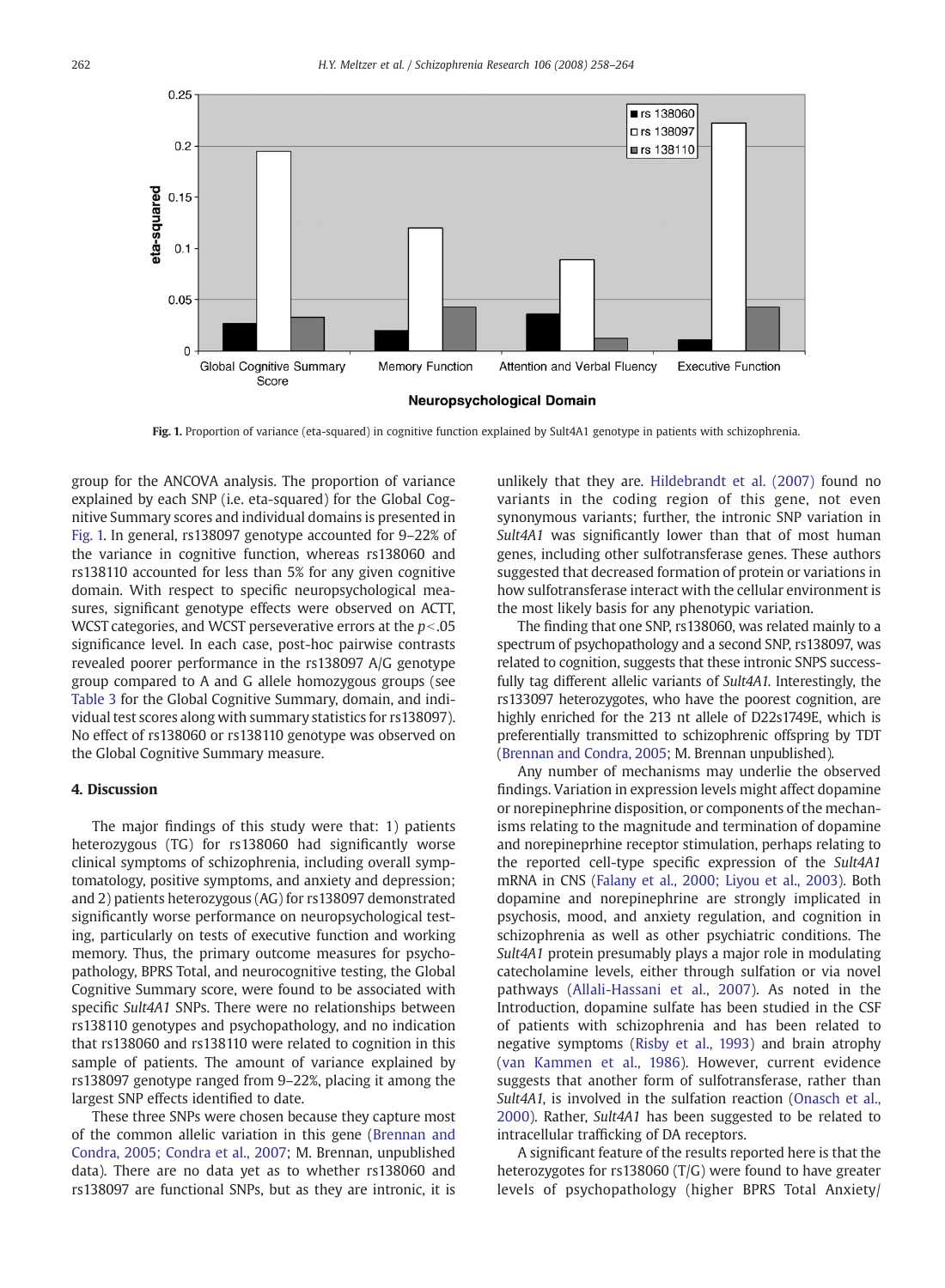<span id="page-5-0"></span>Depression scores, and SAPS Total scores than either T/T or G/ G patients). Similarly, patients who were heterozygotous (A/ G) for rs138097 were more impaired on the Global Cognitive Summary score and executive function domain than homozygotes. Specifically, the rs138097 heterozygotes were more impaired on the ACTT, WCST categories, and WCST perseverative errors. Heterozygotes showing worse function than homozygotes for quantitative traits is usually referred to as negative heterosis (Comings and MacMurray, 2000). However, in the absence of evidence that sulfotransferase enhances cognitive function, it is also possible that the results reported here could reflect positive heterosis (Barbato and Kruzelock, 1992). Heterosis is common in humans and has been reported for a variety of genes that have been implicated in schizophrenia, including DRD1, DRD2, DRD3, DRD4, and HTR2A.

The genetic and molecular basis of heterosis is poorly understood. It may be due to differences between heterozygotes and homozygotes in genome organization, e.g. loss of colinearity at various loci, differences in gene expression, including complex transcriptional networks which may vary at different developmental stages, altered dominance, complementation, repetitive DNA, transposons, and epistasis ([Lippman and Zamir, 2007; Hochholdinger and Hoecker,](#page-6-0) [2007](#page-6-0)). This allelic variation provides a more comprehensive and unique array of alleles in the heterozygote that may lead to positive or negative heterotic phenotypes [\(Springer and](#page-6-0) [Stupar, 2007\)](#page-6-0). Further study is indicated to determine whether the heterozygotes for SNPs rs138997 or rs138110, or both, are associated with other allelic variations and distinctive levels of expression of Sult4A1 product.

The main limitations of this study are the relatively small sample size and that the findings with regard to psychopathology and cognition were exploratory, post-hoc in nature and not predicted on the basis of Sult4A1 physiology or previous findings, aside from the prior evidence that allelic variation in the gene is associated with schizophrenia susceptibility. Consequently, the results reported herein should be considered preliminary until replicated in larger sample sizes. We note that the power of the current study to detect a small effect size, as is likely to be the case given that the variables examined here are probably influenced by many genes, is approximately 8– 12%. This is particularly relevant as the small sample size and relatively large number of uncorrected statistical tests performed exposes the results to greater Type I error rate. However, concern that the results relate entirely to Type I errors is mitigated to a certain extent by the fact that multiple measures of psychopathology and cognition demonstrated consistent relationships with the same SNPs. For example, both the BPRS and SAPS scales were associated with rs138060 and the pattern of findings across the measures was identical.

In conclusion, these results extend the previous findings that SNPs of Sult4A1 are linked to schizophrenia by providing the first preliminary evidence that two of these SNPs are related to clinical symptoms and cognitive function in schizophrenia. It is extremely unlikely that these SNPs are themselves the basis for function change in sulfotransferase activity; however, they apparently tag allelic variation in the gene that is related to psychopathology.

#### Role of funding source

Supported, in part, by grants from the Prentiss, Ritter and Weissman Foundations. MDB was supported by NIH SBIR Phase I grant R43 MH078437. These groups had no further role in the design of the study, collection and analysis of the data, interpretation of the data, writing of the report, and the decision to submit the paper.

#### Contributors

Authors HYM and MDB conceptualized the purpose of the study, performed the literature search, and wrote the first and revised draft of the manuscript. Author NDW performed the statistical analysis and contributed to the writing of the first and revised drafts of the manuscript. Author KJ was responsible for database management and provided statistical expertise. Author HYM designed and implemented the original studies from which the current sample was acquired from.

#### Conflict of interest

Although no pharmaceutical products are discussed in this paper, author HYM has served as a consultant, board member, and/or speaker for Janssen Novartis, and Pfizer, and has received grant/research support from AstraZeneca, Eli Lilly and Co., Janssen, Novartis, and Pfizer. For reasons of full disclosure, it is hereby noted that M.D.B. is a Major Shareholder in SureGene, LLC. Authors NDW and KJ have no conflicts of interest to report.

#### Acknowledgements

Supported, in part, by grants from the Prentiss, Ritter and Weissman Foundations. MDB was supported by NIH SBIR Phase I grant R43 MH078437.

#### **References**

- Allali-Hassani, A., Pan, P.W., Dombrovski, L., Najmanovich, R., Tempel, W., Dong, A., Loppnau, P., Martin, F., Thornton, J., Edwards, A.M., Bochkarev, A., Plotnikov, A.N., Vedadi, M., Arrowsmith, C.H., 2007. Structural and chemical profiling of the human cytosolic sulfotransferases. PLoS Biol. 5, e97.
- Andreasen, N.C., 1984. The Scale for the Assessment of Positive Symptoms (SAPS). University of Iowa Press, Iowa City.
- Barbato, G.F., Kruzelock, R.P., 1992. Heterosis for concentrations of dopamine, norepinephrine, their metabolites, and epinephrine in the chick hyperstriatum ventrale, hypothalamus, and optic tectum. Behav. Genet. 22, 381–398.
- Brennan, M.D., Condra, J., 2005. Transmission disequilibrium suggests a role for the sulfotransferase-4A1 gene in schizophrenia. Am. J. Med. Genet. B Neuropsychiatr. Genet. 139, 69–72.
- Comings, D.E., MacMurray, J.P., 2000. Molecular heterosis: a review. Mol. Genet. Metab. 71, 19–31.
- Condra, J.A., Neibergs, H., Wei, W., Brennan, M.D., 2007. Evidence for two schizophrenia susceptibility genes on chromosome 22q13. Psychiatr. Genet. 17, 292–298.
- DeLisi, L.E., Shaw, S.H., Crow, T.J., Shields, G., Smith, A.B., Larach, V.W., Wellman, N., Loftus, J., Nanthakumar, B., Razi, K., Stewart, J., Comazzi, M., Vita, A., Heffner, T., Sherrington, R., 2002. A genome-wide scan for linkage to chromosomal regions in 382 sibling pairs with schizophrenia or schizoaffective disorder. Am. J. Psychiatry 159, 803–812.
- Endicott, J., Spitzer, R.L., Fleiss, J.L., Cohen, J., 1976. The global assessment scale. A procedure for measuring overall severity of psychiatric disturbance. Arch. Gen. Psychiatry 33, 766–771.
- Falany, C.N., Xie, X., Wang, J., Ferrer, J., Falany, J.L., 2000. Molecular cloning and expression of novel sulphotransferase-like cDNAs from human and rat brain. Biochem. J. 346 (Pt 3), 857–864.
- Goldstein, D.S., Eisenhofer, G., Kopin, I.J., 2003. Sources and significance of plasma levels of catechols and their metabolites in humans. J. Pharmacol. Exp. Ther. 305, 800–811.
- Hagger, C., Buckley, P., Kenny, J.T., Friedman, L., Ubogy, D., Meltzer, H.Y., 1993. Improvement in cognitive functions and psychiatric symptoms in treatment-refractory schizophrenic patients receiving clozapine. Biol. Psychiatry 34, 702–712.
- Heinrichs, D.W., Hanlon, T.E., Carpenter Jr., W.T., 1984. The Quality of Life Scale: an instrument for rating the schizophrenic deficit syndrome. Schizophr. Bull. 10, 388–398.
- Hildebrandt, M.A., Carrington, D.P., Thomae, B.A., Eckloff, B.W., Schaid, D.J., Yee, V.C., Weinshilboum, R.M., Wieben, E.D., 2007. Genetic diversity and function in the human cytosolic sulfotransferases. Pharmacogenomics J. 7, 133–143.
- Hochholdinger, F., Hoecker, N., 2007. Towards the molecular basis of heterosis. Trends Plant Sci. 12, 427–432.